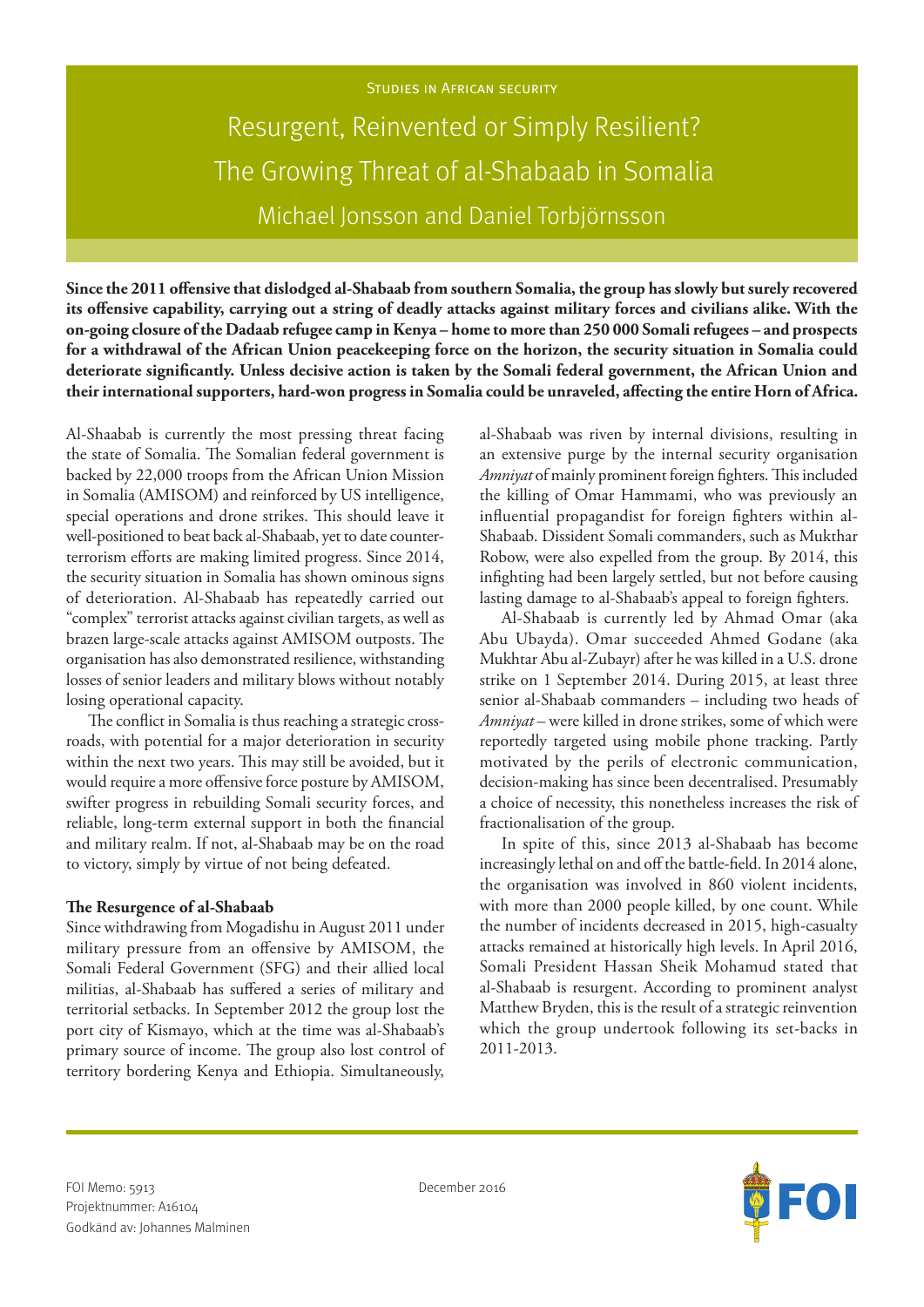



### **A Reinvented al-Shabaab Strategy**

Notably pragmatic, al-Shabaab employs a strategy that combines high-profile operations against civilian targets, classic guerrilla warfare and surprise mass attacks on vulnerable AMISOM positions. The attacks against civilians seek to exhaust external support for Somalia, often targeting hotels frequented by SFG and foreign government officials. Four major attacks were conducted during the first half of 2015 and two more in June 2016 alone. In December 2014, an infiltration attack also targeted Mogadishu International Airport. This tactic is aimed at making Somalia seem too dangerous for international non-military actors.

The guerrilla warfare represents not so much an adoption of a new tactic by al-Shabaab as a return to its 2007-2008 guerrilla roots. It is seemingly drawing on lessons learnt in the failed and costly "Ramadan Offensive" in Mogadishu in 2010, when al-Shabaab attempted regular warfare but suffered badly. Current attacks employ classic guerrilla tactics, favouring improvised explosive devices (IEDs), ambushes on convoys and patrols, hit-and-run-attacks, the use of snipers and the assassination of individual officials from the SFG, AMISOM or their allied militias. The UN Monitoring Group noted in 2015 that when challenged militarily, al-Shabaab seemingly prefers to "retreat into the

countryside and subsequently cut off supply routes to the reclaimed areas." This strategy serves to isolate AMISOM positions, which become dangerous and difficult to resupply.

Ominously, al-Shabaab has also returned to a modus of launching large-scale attacks on military targets, a tactic from which it has largely abstained since it was pushed out of Mogadishu in 2011. Identifying the vulnerability of relatively small and isolated AMISOM detachments, in June 2015 al-Shabaab attacked and overran a base manned by Burundian soldiers in Leego, Lower Shabelle region, reportedly killing up to 70 of 100 soldiers. On 1 September 2015, 19 Ugandan soldiers were killed in an attack on an attachment in Janaale. In January 2016, al-Shabaab overran a Kenyan AMISOM camp at El Adde, killing or capturing between 100 and 200 soldiers and officers. The group also released a propaganda film featuring the leader of its Kenyan foreign fighters. Moreover, in June 2016 al-Shabaab claimed to have killed 43 Ethiopian AMISOM troops in an attack on a military base in Halgan, 300 km north of Mogadishu.

This tactic neutralises the superior fire-power of AMISOM troops while exploiting their weaknesses, including insufficient ammunition, lack of speed in reinforcing attacked positions and insufficient air cover. The attacks – which some analysts believe are inspired by Daesh and its modus operandi – are geared towards forcing troop contributors to withdraw.

That said, this massing of combatants also makes al-Shabaab vulnerable. For instance, on 6 March 2016 U.S. airstrikes on the "Raso" insurgent training camp reportedly killed 150-200 insurgents, who were gathering in preparation for a major attack. A recent U.S. decision to expand the legal scope of the war against al-Qaeda to include al-Shabaab may mean that U.S. air support will be more readily available henceforth. Thus, whilst al-Shabaab may be resurgent and somewhat reinvented, the group is critically reliant on its resilience to persevere in the conflict, since it remains badly outgunned in regular warfare.

#### **The Sources of al-Shabaab's Resilience**

Although al-Shabaab is far from the quasi-state it once was, it remains a comparatively well-organised insurgent group. When it had extensive territorial control, al-Shabaab exercised multi-layered governance, including sharia courts, missionary propagation (*dawa*), tax and revenue collection, and the distribution of religious charity (*zakat*). The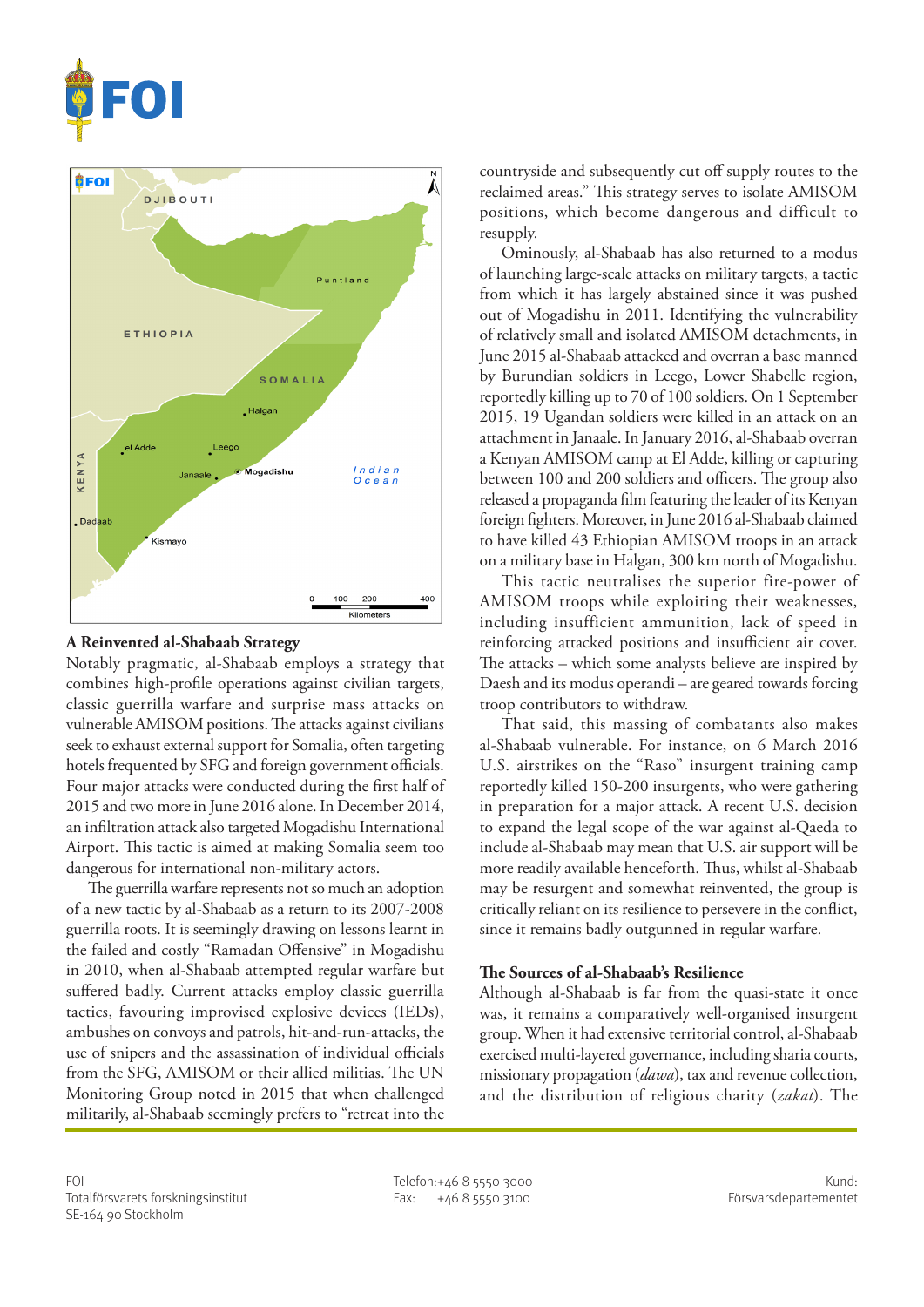

group also adeptly combines military and media efforts, broadcasting messages from al-Shabaab leaders, publicizing the recapture of territory and reporting on insurgent social services.the recapture of territory and reports on insurgent social services.

Coinciding with its territorial retreat in 2011, support from al-Qaeda central also decreased, prompting al-Shabaab to seek out alternative sources of funding. The group can still fund itself – albeit presumably with lower revenue than earlier – by forcibly "taxing" rural residents, but also through illegal cross-border trade and diaspora support.

Moreover, it appears that al-Shabaab has access to a steady flow of willing recruits. Its local recruits largely fit the mould of poor, disaffected young men with few options. A study<sup>1</sup> of 88 al-Shabaab ex-combatants found that approximately two-thirds (65%) joined the group between the ages of 15 and 24. Recruitment was typically a swift process, with almost half (48%) joining within a month of being introduced to the group. Economic and religious motives were the dominant rationales for joining, together explaining why more than three-quarters (77%) of respondents enlisted. There are also persistent reports that the group has attracted into its fold a number of recruits initially trained by the European Union Training Mission (EUTM) in Somalia, which were meant to reinforce Somali National Army (SNA) forces.

Furthermore, Kenya has announced its intention of closing down the Dadaab refugee camp, which houses an estimated 350 000 Somali refugees. While the shutdown had only begun by the initial deadline of 30 November 2016, there are already reports of al-Shabaab attempting to forcibly recruit Somali returnees. If camp closure and repatriation continues, this could significantly bolster al-Shabaab recruitment.

Given its governance structure, limited funding needs and relatively good ability to recruit, al-Shabaab has the wherewithal to mount an effective insurgency, as illustrated by the increasing number of large-scale attacks recently. Nonetheless, it is scarcely invincible.

## **Internal Divisions over Daesh**

After Daesh claimed its first ever attack in Somalia in late April 2016, there has been intensive debate over whether the group might be able to establish a province in the

country. According to the former head of the Puntland Intelligence Agency, Daesh in Somalia grew from 20-30 men in October 2015 to some 100-150 fighters in May 2016, and received financial support and military supplies from affiliates in Yemen.

Seeking to exploit the lingering bitterness inside al-Shabaab from the purge in 2012-2013, Daesh has issued a series of propaganda videos encouraging East African *jihadis* to join its "caliphate" in Syria and Iraq. However, experts in Nairobi strongly question the prospect of the organisation establishing itself as a potent force inside Somalia, contrasting the single Daesh attack in April to the near-daily attacks by al-Shabaab. Daesh furthermore faces an uphill battle in trying to establish itself as a prominent actor in Somalia due to the complexities of Somali clan politics and to the declining fortunes of its caliphate in Iraq and Syria. Experts also caution that local politicians may over-emphasise the presence of Daesh in the hope of receiving more international support.

That said, al-Shabaab could be temporarily weakened as insurgent units are diverted to fighting break-away factions. For instance, an abortive attempt to land al-Shabaab fighters by boat in Puntland in March 2016 – with more than 200 killed by local security forces – is believed to have been intended to eliminate the Daesh contingent.

#### **Rebuilding the Somali Security Forces**

Part of the reason why al-Shabaab has proven so difficult to defeat is the enduring weakness of the Somali state. While the SNA is making progress, it is far from ready to face down al-Shabaab on its own. In April 2016, President Hassan Sheik Mohamud said that the government must choose between giving its soldiers wages or weapons. According to Foreign Minister Abdusalam Omer, stability is a top priority for the Somali government, but its weakness makes achieving this "like building a plane and flying it at the same time".

The Somali security forces formally have 22 000 troops, but according to a recent UN report, "hierarchy has systematically inflated their troop numbers in order to secure greater funding for salaries and rations". Analysts fear that the SNA in fact constitutes as little as 10,000 troops. The SNA is also low on arms, vehicles and bases, which inevitably impacts upon morale and operational capacity. Even when urban centres are liberated by AMISOM troops, the SNA has been unable to secure the area.

<sup>1.</sup> Abdile, Mahdi and Anneli Botha 2014. Radicalisation and al-Shabaab recruitment in Somalia. ISS Paper 266. Institute for Security Studies.